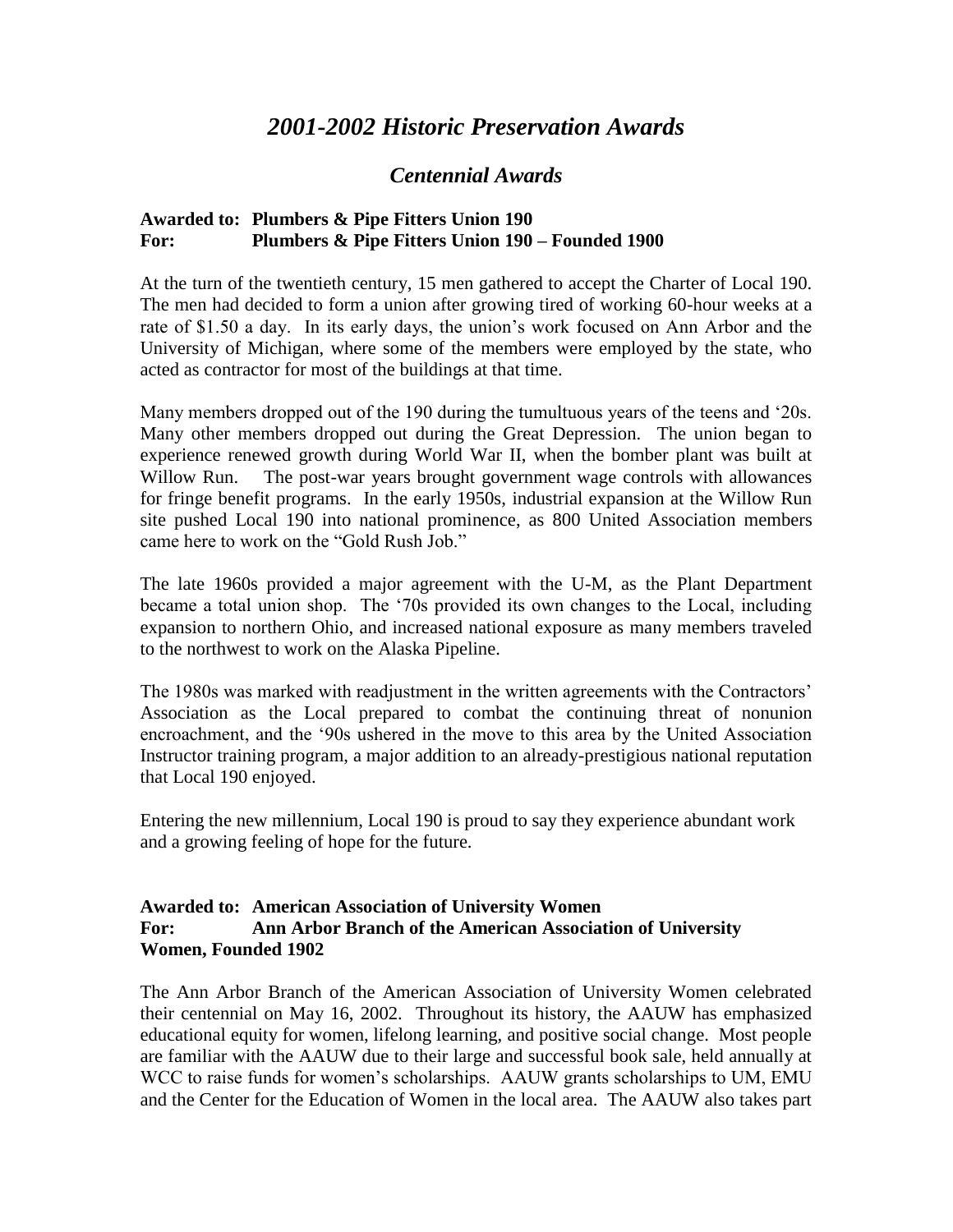in other programs, such as Sister-to-Sister and Brains Rule, mentoring programs for middle school-aged girls and elementary school children.

The local branch of the AAUW began as the Association of Collegiate Alumnae. In 1952, the local group became a charter member of the new Women's City Club, where the AAUW meets monthly. The sole qualification for membership is a degree from a four-year accredited college, and the group currently has about 300 members.

#### **Awarded to: Goetzcraft Printing For: Goetzcraft Printing, Founded 1900**

Five generations of Goetzes have taken part in the family tradition of printing, from hand-set type to desktop publishing. Adam Goetz, part owner of the Athens Press since 1900 and sole proprietor since 1902, finally built a building just for his own press at 308 N. Main in 1933 – where Eureka Cleaners is located. Goetz was born in Germany and began his printing career in America at age 15. He and three partners formed Athens Press, the name taken from their location in the Athens Theater on North Main Street. Theater renovations in 1906 forced the press to move. Their next home was at 208 N. Main, where the printing press remained until 1933. Adam and his wife, Pauline, had four children. Two of their children, Herbert and Hermina, both worked at the shop at an early age. Eventually, Herbert took over the business and in 1944, changed the name to Goetzcraft. Five years later, he built a new, larger shop across the street at 307 N. Main, adding new machinery and doubling his staff. Herbert's son, John, began working at the press as a young man as well, and focused on learning more about modern printing technology. John's son, Larry, joined the company full time in 1971, after studying printing at Ferris State University. Since 1979, Goetzcraft has been located in the Ann Arbor Industrial Park and the Goetz family members make up half of the company's workforce. Larry, now president, is assisted either full- or part-time by ten family members.

## *Preservation Awards*

#### **Awarded to: Ian & Sally Bund For: 3215 W. Dobson Place, Arnold & Gertrude Goss House - 1923**

This Georgian Colonial Revival home was designed by George D. Mason and built for Arnold and Gertrude Goss in 1923. The home was named Skylodge, and was the focal point of a 600-acre estate for Goss, a well-known industrialist who invested in General Motors, served as a financial assistant to William Durant and founded the Kelvinator Corporation. Goss was also a nationally renowned breeder of Jersey cattle. The Oaklands, Goss' dairy farm on Plymouth Road, is still remembered by some Ann Arbor residents as a place to buy milk and cream.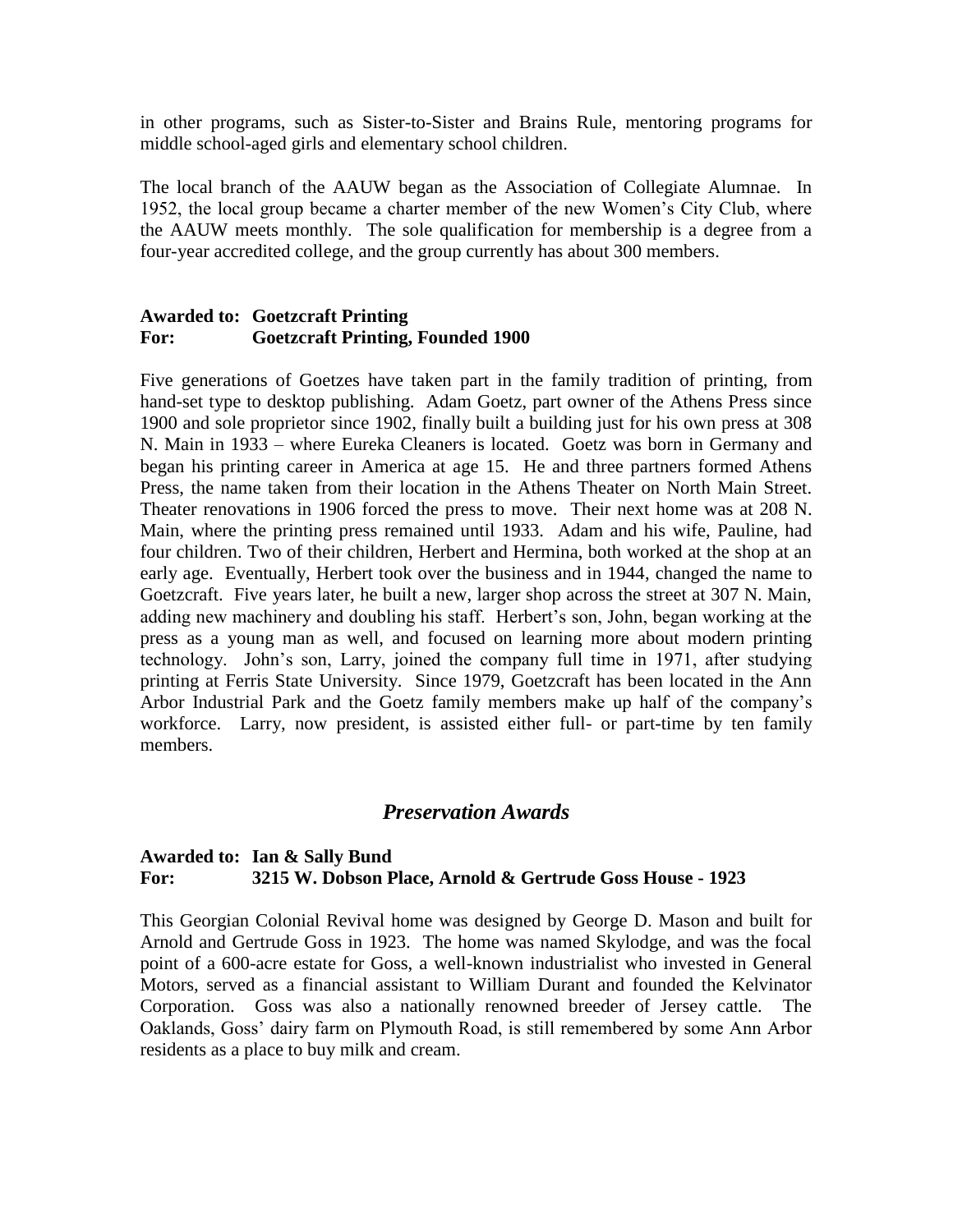Architect George DeWitt Mason had an illustrious career – either alone or with associates such as Albert Kahn, Mason designed the Grand Hotel on Mackinac Island, the First Presbyterian Church in Detroit, Detroit Opera House, Detroit Yacht Club, Temple Beth El, and the Pontchartrain Hotel, among numerous houses and commercial buildings.

The grounds of the estate were professionally designed by landscape architect Aubrey Tealdi, Director of the University of Michigan Arboretum from 1916-34, and were known to be one of the recognized beauty spots of southeastern Michigan, according to 1938 Ann Arbor News article.

The Bunds have owned the Goss House since 1985 and have maintained it consistently in a manner sensitive to its historic integrity. Along with the purchase of the house, the Bunds also bought adjoining lots, totalling five acres of the once-600-acre estate, to allow the magnificent house to remain in its intended setting.

#### **Awarded to: Mary Palmer For: 227 Orchard Hills Drive, William & Mary Palmer House - 1952**

One of Frank Lloyd Wright's Usonian homes, the Palmer House was designed in 1950 and based on a pattern of triangles. The home was ready for the Palmers and their two children by 1952. The living area is open with repeated panels of glass, which lead the eye to the gardens beyond. Perforated ceramic blocks run the length of the long, low house, adding detail to the exterior. Cantilevered roofs of cedar shingles shelter the house with deep overhangs.

The home was built by local contractor Edwin Niethammer and employed claycraft brick and ceramic block manufactured in Sandusky, Ohio. Wide board-and-batten walls and ceilings are made of red tidewater cypress. The soft reds of the brick and cypress are echoed in the triangles scored into the concrete floor, under which radiant heating was installed. For matters involving maintenance and preservation of the Usonian, the Palmers communicated with the architects at Taleisin, Mr. Wright's studio, throughout their ownership and Mrs. Palmer continues to do so today.

#### **Awarded to: Fred & Edith Bookstein For: 1547 Washtenaw Ave., Henry Simmons Frieze House - 1860**

Professor and Mrs. Frieze chose this site for their country estate of seven acres. They hired skilled stonemasons from Guelph, Ontario, to work with the solid rocks they quarried locally. Few houses in Ann Arbor designed in the Italianate style are articulated in such fine masonry work. The cornices, balconies and porch add elegance, charm, and a dramatic play of shadows to the stately home. The home had a handful of owner over its life, and it was the Shepherd family, who owned the home in the early 1970s, who restored the slate roof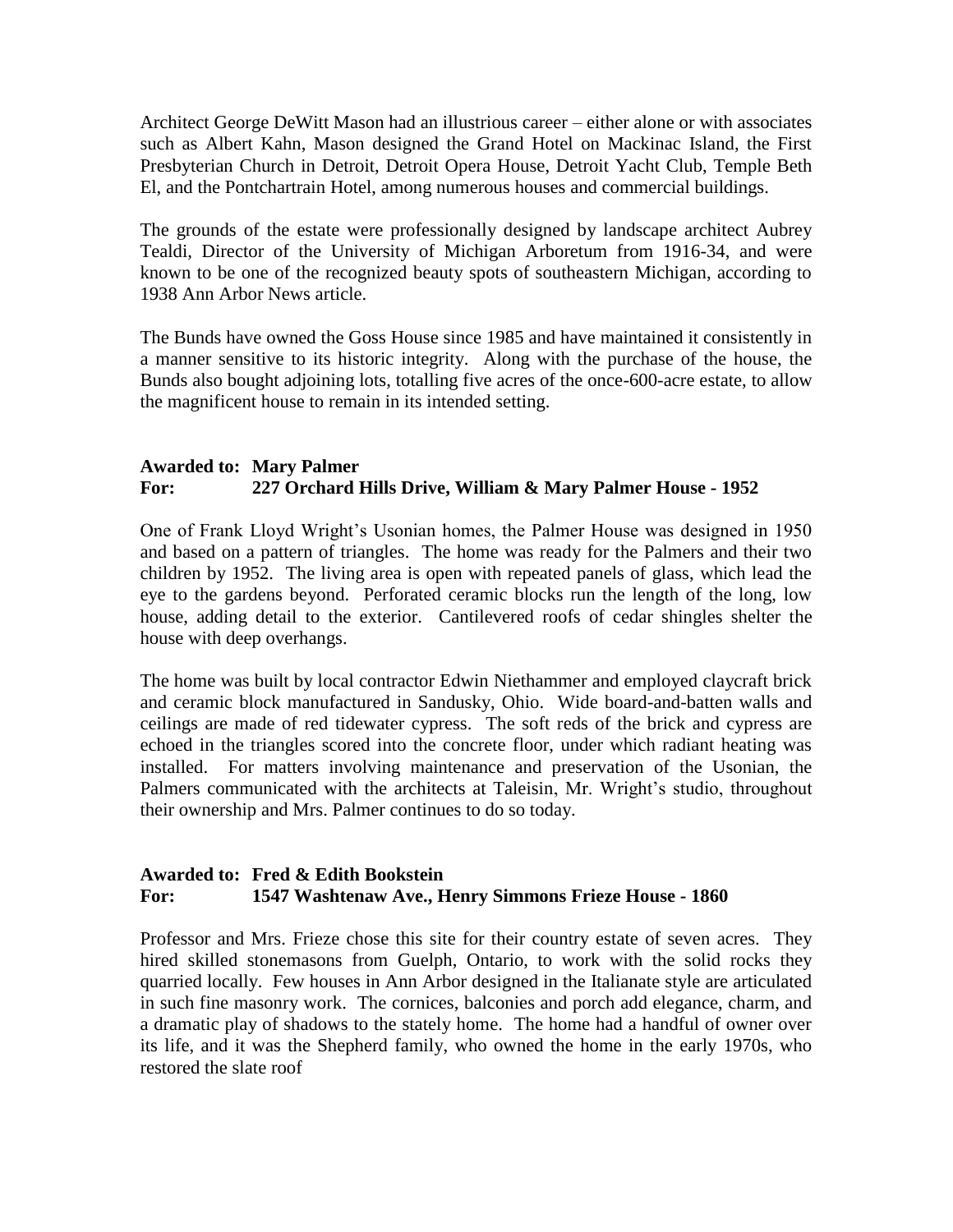The Booksteins operate a bed and breakfast, The Artful Lodger, out of their home. Throughout their ownership, the home has been maintained in a pristine condition and the Booksteins have been mindful of the home's history and architecture when making additions and repairs.

#### **Awarded to: Peter Pleitner & Cynthia Hayward For: 2017 Hill St., Clarence S. Yoakum House - 1927**

This wonderful Spanish-Colonial Revival house was built in 1927 for Clarence S. Yoakum, the Dean of UM's Graduate School. The house had been converted from a single-family dwelling into a duplex with upper- and lower-level apartments in the 1960s and '70s. Current owners Peter Pleitner an Cynthia Hayward purchased the home in 1983 and have made many improvements during their ownership, including:

- Replacing the one-car garage with a two-car garage/heated workshop to match the style/scale of the house
- Updating the entire house while maintaining original woodwork and trim
- Replacing the slate roof with new slate
- Replacing a small screened porch with a two-story addition (1998), replicating both the exterior and interior details of the existing house
- Providing extensive landscape features.

## *Rehabilitation Awards*

#### **Awarded to: Tom Stulberg & Northside Properties For: 1202 Traver, Kemfert House - 1890s**

Northside Properties, headed by Tom Stulberg and Jeff Hagen, acquired and moved this Victorian home from Maiden Lane in 1999, to save it from demolition when a parking lot was planned on the Maiden Lane site. The house had previously been moved from Broadway sometime in late 1924 or early 1925, according to evidence from Sanborn maps and Polk city directories. The rehabilitation of the home, now part of a duplex on Pontiac Trail, included removing the incongruous siding to reveal clapboard.

Northside Properties has revitalized the home with a bright paint scheme and contributed to the vitality of the North Side neighborhood by developing an affordable unit in a preexisting home.

#### **Awarded to: Thomas & Melanie McNicholas For: 837 Miller, Charles J. Gardner House - 1860s?**

This rental unit on the southwest corner of Miller and Seventh was covered in incongruous siding when the owners decided to strip it in 2000(?) and evaluate the condition of the clapboard underneath. Once they uncovered the clapboard, the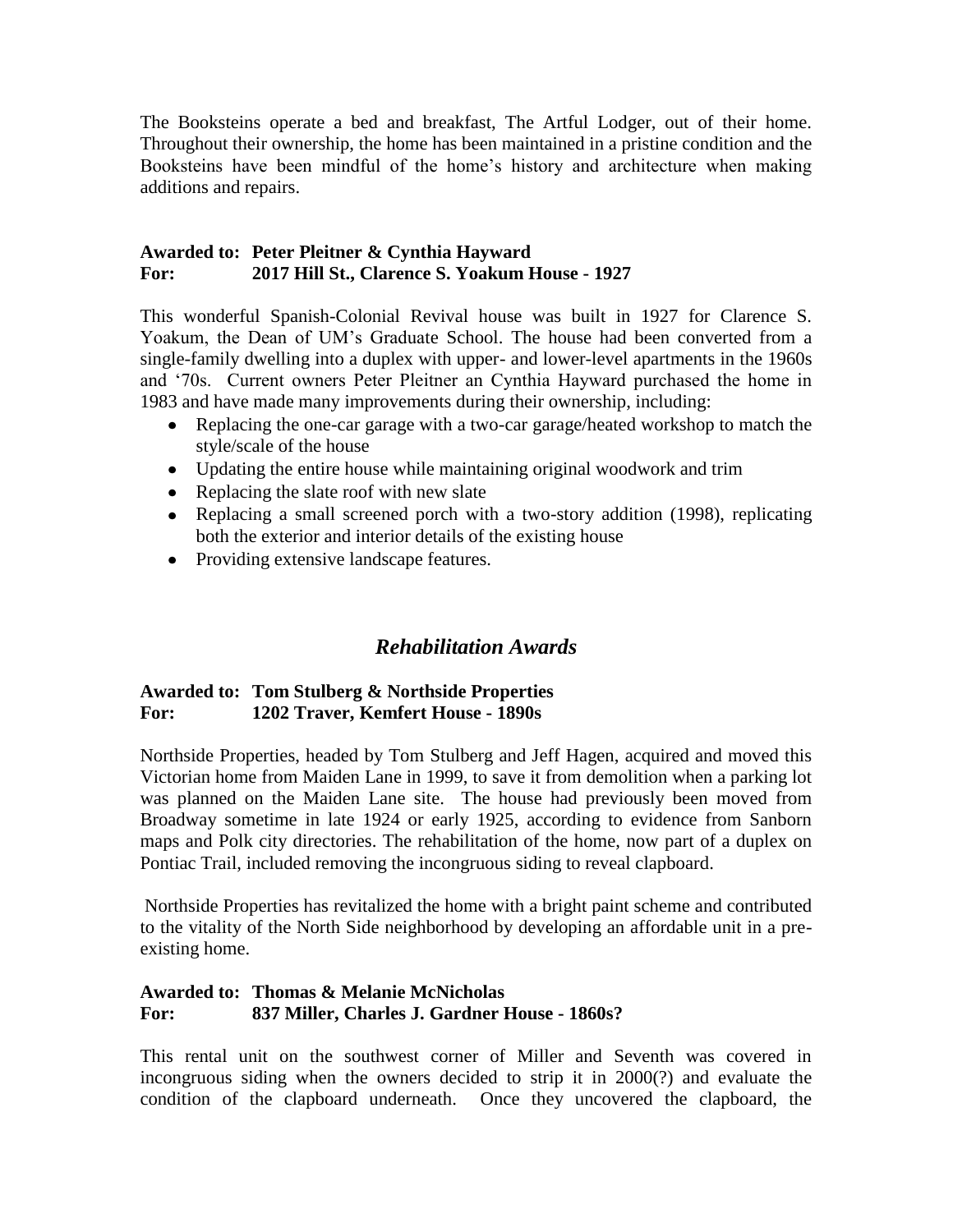seemingly small project grew into an all-out rehabilitation. In addition to repainting the clapboard, the owners also replaced windows. The house is first listed in the 1888-89 City Directory as the home of Charles J. Gardener, a carpenter. The address before 1894 was #71 Miller. The house was likely built at a much earlier time, probably in the 1860s, as indicated by its form and details.

#### **Awarded to: John Swales & Violet Benner For: 546 S. Fifth St., Guy A. Russell House - 1917**

Though this house appears on Fifth Street for the first time in the 1917 City Directory, its architectural features suggest an earlier construction date. The first recorded inhabitants in 1917 were Guy Russell, a conductor on the Ann Arbor Railroad, and his wife, Florence. In 2000, the present owners removed artificial siding, revealing clapboard underneath. The rehabilitation of their home also included restoring/rebuilding the front porch and milling new wood storms for all of their windows. The Italianate window hoods can be clearly seen from Fifth Street and add to the charm of the home. The owners also added a greenhouse addition to the south elevation, most of which is screened by a privacy fence in front of the drive.

#### **Awarded to: The University of Michigan For: Perry School - 1902**

Built in 1902 as an elementary school, the building was acquired by the University of Michigan in 1965. An extensive renovation project, involving some rehabilitation, some restoration, and some adaptive reuse, began in 2000. The interior spaces were rehabilitated and adapted for use as offices (the Institute for Social Research is slowly moving in). The exterior masonry was restored and new windows were made, which replicated the originals. Art glass windows were also restored and a small addition was made to the rear to house an elevator and the mechanical components necessary to run the elevator.

#### **Awarded to: Allen & Kwan Commercial For: 944 N. Main St., John W. Maynard House - 1844**

This two-story, Classic Revival brick home was built for John Maynard, successful grocer, son of pioneer Ezra Maynard and brother of land developer and Mayor William Maynard. It boasts a low gabled roof perpendicular to Division Street and a symmetrical façade with five evenly spaced windows and heavy stone lintels. In 1910, new owners Russell and Jennie Dobson updated the home in the then-fashionable Colonial Revival style. Their modifications included removing the central entry to the south side of the home and adding an entry vestibule in the same location; adding a full Colonial Revival front porch, round, fluted Doric columns and a simple balustrade. From 1942 through 1978, the house served as the Canterbury House, St. Andrew's student ministry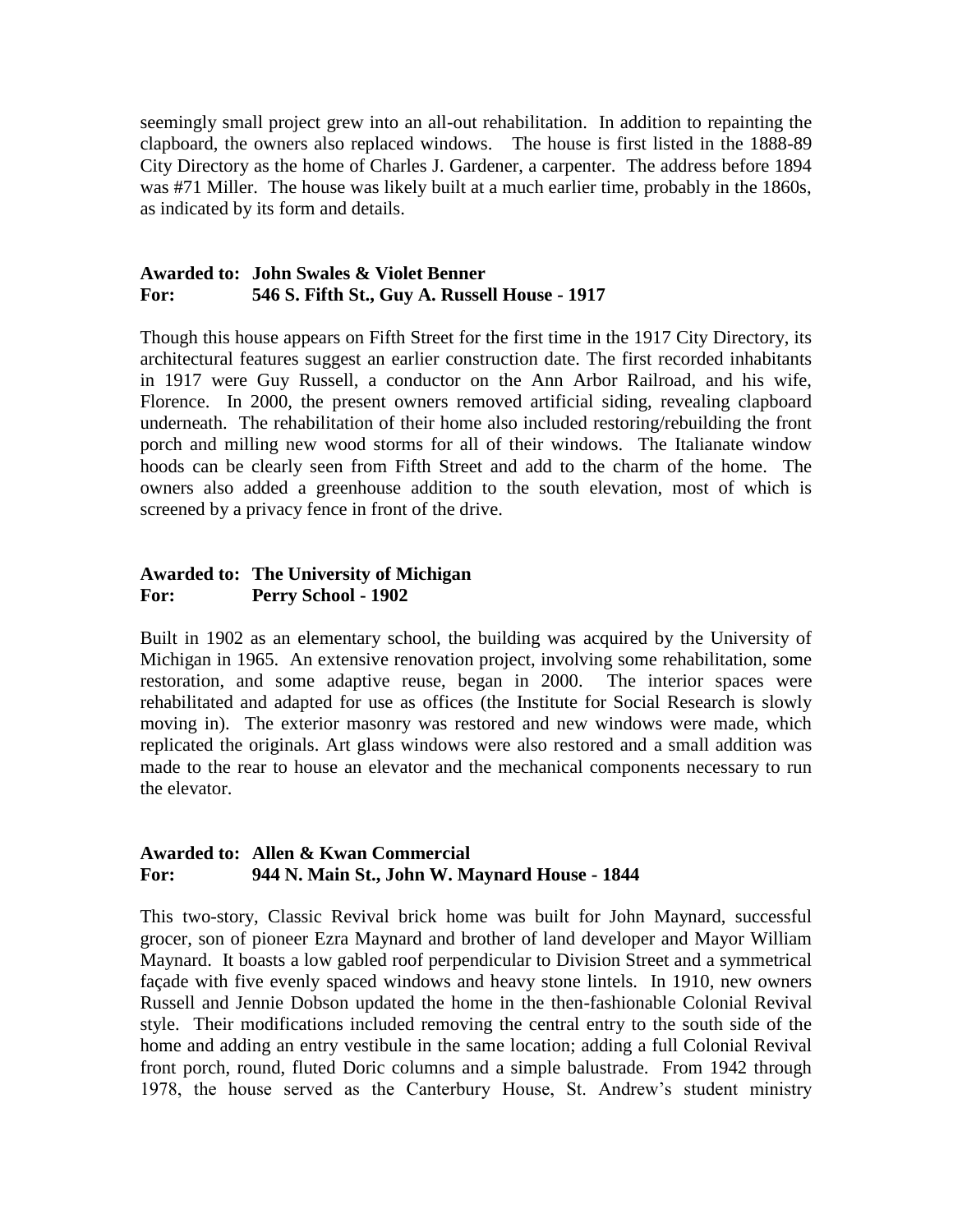association. After Canterbury House's tenure, the Trailblazers' Organization utilized the house and further divided up the interior for classroom and office space.

Allen and Kwan Commercial purchased the property and in 2002 overhauled the interior to return it to a single-family residence. They relocated the entry back to the center and removed the south elevation entry vestibule. Other modifications included replacing the second-story windows but repairing those on the first story while saving the leaded-glass transoms, and cutting in north elevation windows that had been filled in with brick for decades.

#### **Awarded to: Jeff & Christine Crockett For: 506 E. Kingsley St., John Schumacher House – 1890s**

This classic Queen Anne house was built for John Schumacher, pioneer, tinsmith, and owner of a hardware and stove business on Main Street. Schumacher was living at this address by 1886, though the house does not show up until the 1890 Birdseye map. A twin to this house stands at 934 Olivia.

The Crocketts have owned the home over twenty years and have been active in the Old Fourth Ward Historic District throughout their life in the neighborhood. They have restored much of the home during their residency. In 2002, the Crocketts restored the front porch, adding tulip-designed porch skirting to replace the simple vertical boards, and stripped the house of its asbestos siding to reveal clapboard at the first story and fishscale shingles at the second. They had new shingles milled where replacement was necessary and had their home professionally painted. It is a jewel on Kingsley Street and a prize for the whole neighborhood. In addition, the Crocketts have received the Governor's Award for Historic Preservation Excellence for their rehabilitation job, during the first annual awards presented during National Historic Preservation Week, May 5-11, at the Capitol Rotunda in Lansing.

## *Special Merit Awards*

#### **Awarded to: Mark Hodesh & Margaret Parker For: Hertler Brothers/ Downtown Home & Garden – 1899/1912**

In the mid- to late-nineteenth century, South Ashley Street was lined with blacksmith shops, livery stables, and feed barns. Farmers driving into town on Saturday could leave their hungry horses at a feed barn like Hertler Brothers, for 10 cents a day, which included feed and water. The Hertler Brothers bought the Mann and Zeeb feed elevator and farm machinery business from George Mann in 1906. Soon they added the horse barn to the south of it. They ran the store until 1975 when they sold it to Mark Hodesh who now runs it as Downtown Home & Garden.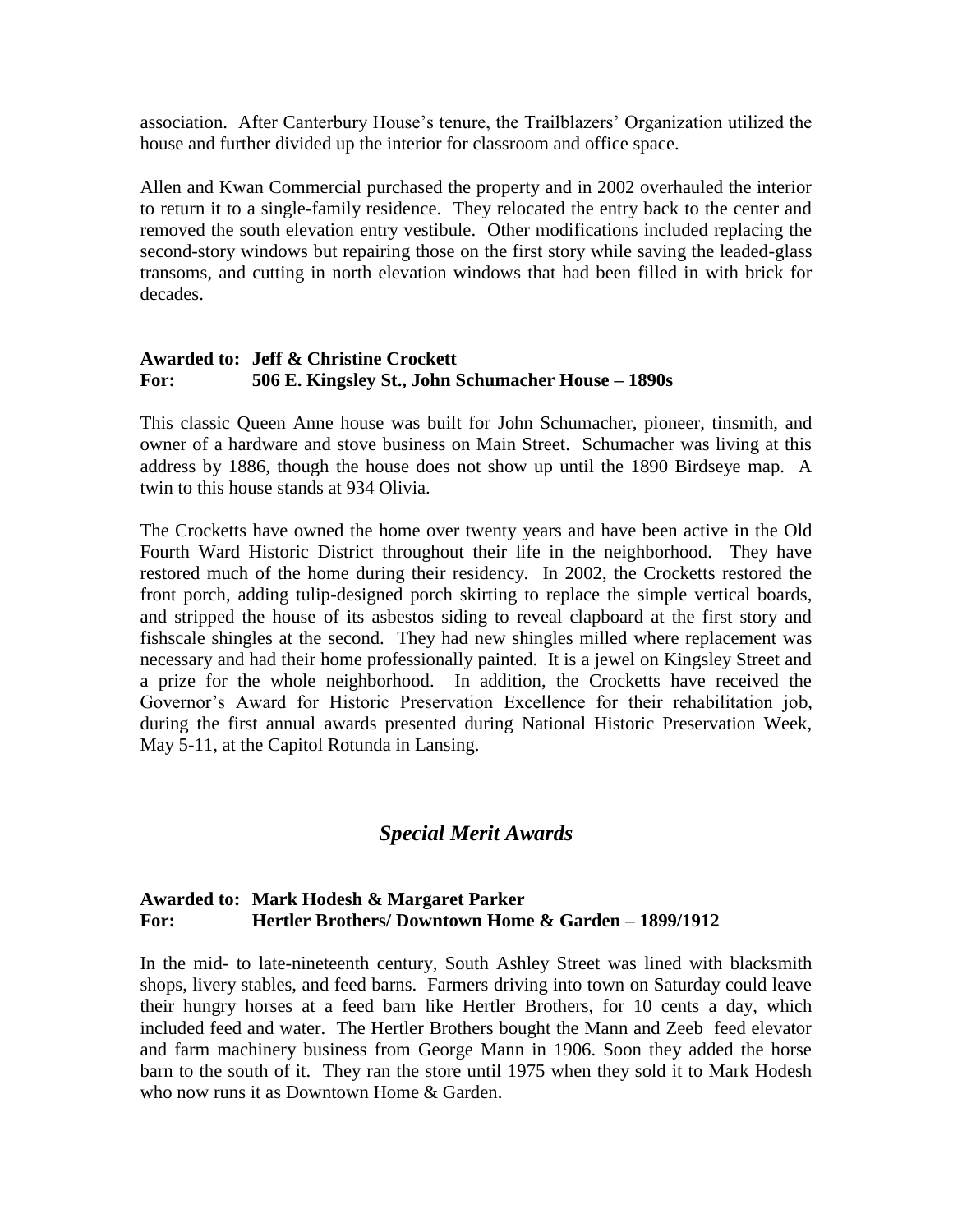Downtown Home & Garden has been doing business in the Hertler Bros. location since 1997. The exterior of the building has been maintained sensitively with virtually no alterations. Inside you can see the wooden chutes and the original motor from the grain elevator. There are also pull chain lights that replaced gas fixtures, a rolling trolley ladder, the last horse stalls in downtown Ann Arbor, and a creaky floor made of virgin maple, logged and milled in Bay City.

In 2000 the owners transformed their flat, dusty asphalt parking lot at the corner of Ashley and Liberty into an urban oasis. They removed the deteriorated parging on the retaining wall along Liberty Street and replaced it with a veneer of cultured Michigan fieldstone. A simple, custom-made wrought iron fence on top of the wall provides security for merchandise left out at night as well as adding a sense of distance from the hubbub of street traffic. Just inside the fence, in raised beds, are twenty-eight European hornbeam trees that have been trained and pleached to created an aerial hedge above the fence. The piece de resistance is a sixteen-by-twenty-four-foot greenhouse. The urban garden created by the trees, garden beds, and greenhouse provides an unexpected respite not only for patrons of the business, it also softens the impact of a very busy intersection and influences the mood of the pedestrian experience on the whole block.

On almost any day, Lewis the store cat can be seen lolling around in a patch of sun or strolling through the garden greeting guests.

#### **Awarded to: Matthew Banks & Jean Henry For: Jefferson Market - 1920**

Jefferson Market owners Matthew Banks and Jean Henry moved back to Ann Arbor from California in 2000, and revamped the market with a 1930s' interior. Built in 1920 by Ernest Schneeberger, Sr., the small neighborhood grocery was run by he and his wife, Elizabeth. Schneeberger's brother, Adolf, joined the business and the family ran the grocery until 1940. The market has been a family-run grocery by a handful of other proprietors until 1999. Matthew and Jean have kept as much original fabric as possible in their building revitalization, as evidenced in the floor, walls, and ceiling. All reproductions and new features have been carefully selected to fit into the 1930s-style market. The market offers fresh meals to eat in or to go, and a variety of grocery items and small toys. Matthew and Jean are being granted a Special Merit Award for their sensitivity in rehabilitating the interior space. Because of the market's revitalization, Matthew and Jean have positively contributed to the neighborhood by allowing an old neighborhood grocery to serve the community in the same way it has done for decades.

**Awarded to: The Wesley Foundation For: First United Methodist Church – 1938-39**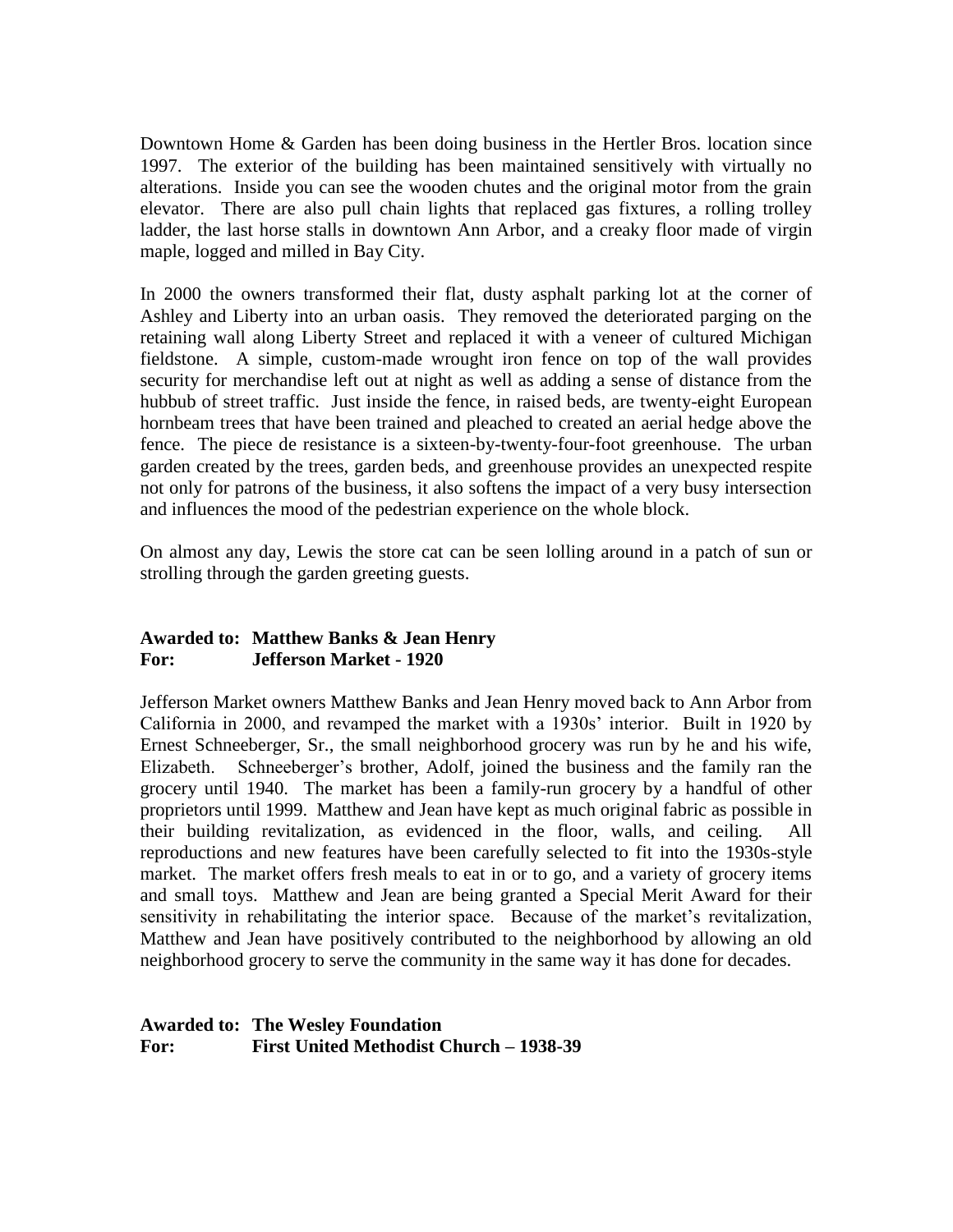The First United Methodist Church, located on the northeast corner of Washington and State Streets, was designed by the local firm of Fry & Kasurin, with consultation by Smith, Hinchman and Grylls of Detroit. The elegant Gothic structure was built of stone and dedicated on October 6, 1940. The church has expanded several times to suit the needs of a growing congregation. An addition was designed by Fry & Kasurin was constructed to the north in 1951 to serve as space for weddings and other events, and an addition designed by Colvin, Robinson & Associates was built to the south in 1954.

In 2000, a new entrance was built at the rear of the church to accommodate passenger drop-off and serve as a beautiful entry to the original church building. Though it is clearly an addition, the space blends well with the existing building and was sensitively designed to complement the stone church. Although it is situated at the proper rear of the church, it can be seen from Washington Street and truly enhances the church.

#### **Awarded to: Leon & Delphine Tupper For: 304 S. State Street - 1901**

This two-story, brick commercial building on South State Street is like many others in the downtown retail area. It has simple pairs of double-hung windows occupying the upper floor façade and display windows at the street level, drawing customers in to what is now Ben & Jerry's Ice Cream & Frozen Yogurt. The building is located in the State Street Historic District.

In 2000, the business owners wished to rehabilitate the storefront, which had been remodeled during the 1970s. The owners removed the porcelain panels that had obscured Luxfer glass transoms over the display area and restored the Luxfer glass after cleaning and weatherproofing the area. The restoration has not only allowed more light into the storefront, but also brought back the original look of the building to the pedestrian space on State Street.

#### **Awarded to: Michigan Theater Foundation For: Michigan Theater - 1927**

The Michigan Theater Building was constructed in 1927 to house shops, offices and a lavish theater, complete with dressing rooms for performers. When it opened in January 1928, the Michigan was the finest theater in Ann Arbor. The façade's main section, a three-bay-wide entry to the theater flanked by stores on either side, is complemented by seven storefronts, which are more simply constructed. In the mid-'50s, a remodeling scheme modernized the interior. The façade was refaced with black marble and imitation fieldstone trim.

Mid-'70s plans to convert the theater building into a shopping mall alerted concerned citizens to the danger of losing such a marvelous theater. After citizens voted support, the City of Ann Arbor purchased the theater in 1979. Six years later, a campaign to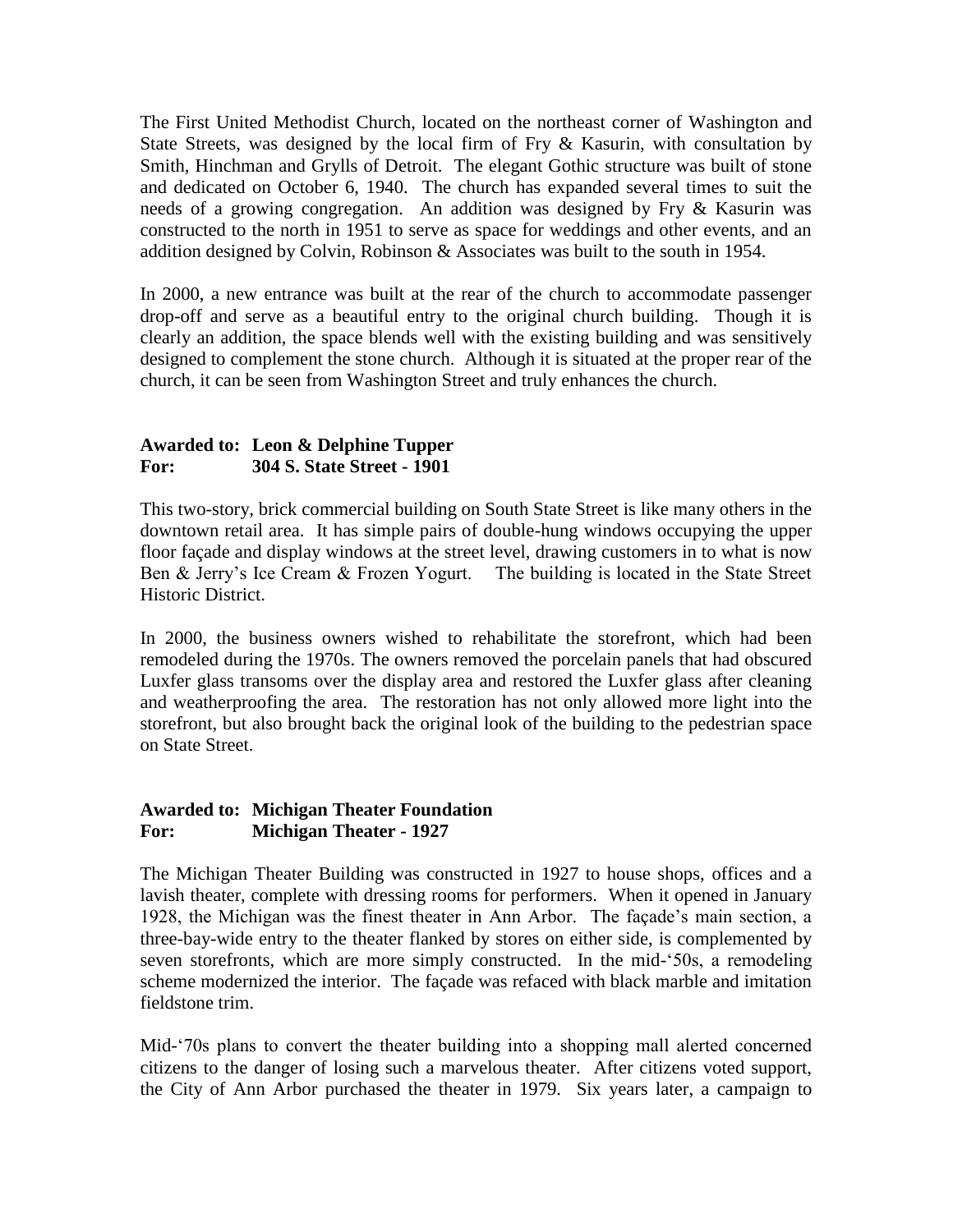restore the Michigan Theater raised almost two million dollars. The entire lobby and auditorium portions of the theater were restored in era-appropriate colors. The theater is now a cultural and performing arts center, used by theaters and other groups, the Ann Arbor symphony, and of course, for showing films. The Michigan Theater is receiving a Special Merit Award for removing the inappropriate 1950s-era remodeling elements and applying the 1920s-era paint scheme.

## *Project of the Year*

#### **Awarded to: Peter Bilakos For: Bank of Washtenaw - 1836**

The Bank of Washtenaw, on the northeast corner of Fourth Avenue and East Ann Street, is one of the oldest extant buildings downtown. Built in 1836, the bank soon went under because the US banking system collapsed in the Panic of 1837. After sitting vacant for nearly a decade, the property was sold to local businessman Volney Chapin, who converted it to a residence and lived there with his family for 25 years. The property became the Arlington Hotel, later renamed the Catalpa, in the 1890s, and then served as Joe Parker's Saloon from 1913-20, when Prohibition drove it out of business. Shortly after Joe's Saloon closed, the Ann Arbor Chamber of Commerce bought the building. The Chamber sold the building to Christ Bilakos in 1942, who renamed it Peter's Hotel, after his son. The property today is owned by Peter Bilakos of Peter's Hotel renown.

The building features stucco laid over brick, scored to resemble wide blocks of stone, a common conceit of many Greek Revival homes of the same period. It has been enlarged to the west but in a manner sensitive to the massing of the original block. The building houses a mix of uses, including a used bookstore and hair salon. In late 2001, the roof on the addition collapsed, necessitating emergency repair. During the repairs, the contractors did new foundation work on the wing, restuccoed and scored the building, and added new copper gutters and downspouts. The building is located in the Fourth/Ann Historic District and still contributes positively to the retail area of Fourth And Ann in its prominent corner location.

#### **Awarded to: The University of Michigan For: Lane Hall – 1917**

Opened in 1917, Lane Hall originally served as the home to the Students Christian Association and the University YMCA, until the property was given to the university in 1936 and operated by a unit called the Student Religious Association. In 1956, the function of the SRA was folded into the newly created Office of Religious Affairs and relocated to the Student Activities Building. By 1961 Religious Affairs was no longer using the building, and Lane Hall was made available for various student programs and university units. Lane Hall became the hub of international studies programs, and became a central meeting place for activist students and faculty.